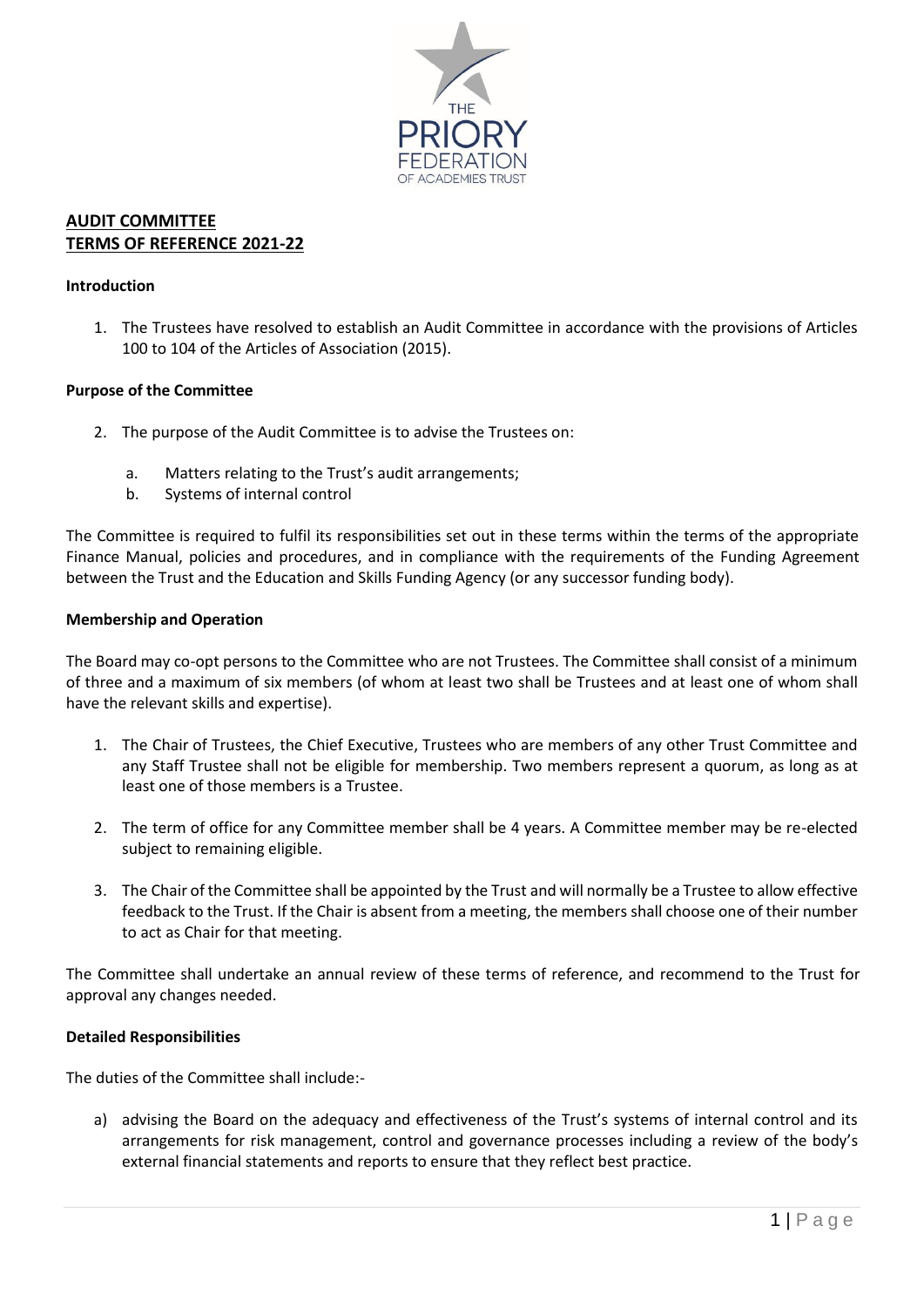

- b) advising the Board on the appointment, re-appointment, dismissal and remuneration of the external auditor and internal auditor (IA).
- c) advising the Board on the scope and objectives of the work of the IA and the external auditor.
- d) ensuring effective co-ordination between the IA and the external auditor.
- e) considering and advising the Board on the audit strategy for the external auditors and for the IA.
- f) advising the Trust on control issues included in the management letters of the IA and external auditor, and management's responses to these.
- g) Reviewing, at its November meeting, the Trust's annual internal control scrutiny report before submission to the ESFA.
- h) monitoring, within an agreed timescale, the implementation of agreed recommendations relating to IA reports and the external auditor's management letter.
- i) establishing, in conjunction with the Chief Financial Officer, relevant annual performance measures and indicators and monitoring the effectiveness of the IA and external auditor through these measures and indicators and deciding, based on this review, whether a competition for price and quality of the audit service is appropriate.
- j) producing an annual report for the Board and accounting officer which should include the Committee's advice on the effectiveness of the Trust's risk management, control and governance processes and any significant matters arising from the work of the IA and the external auditor.
- k) considering and advising the Board on any alleged fraud and irregularity in the Trust's financial and other control systems and ensuring that all allegations of fraud and irregularity are properly followed up.
- l) being informed of all additional services undertaken by the IA and the external auditors. Any additional services undertaken by the external auditors in between meetings of the Committee shall not exceed £3,000 in value and shall be reported to the next meeting of the Committee.
- m) reviewing, and recommending to the Trust Board for approval, the annual financial statements.
- n) monitoring the Trust's whistleblowing procedures, conducting a biennial annual review of policy and advising the Board on the effectiveness of both.
- o) reviewing annually the operation of the Trust's code of practice for Board members and code of conduct.
- p) considering any other matters where requested to do so by the Board.

# **Meetings**

a) The Committee shall meet as necessary but normally at least 3 times per year. The Chair or any two members may call a meeting.